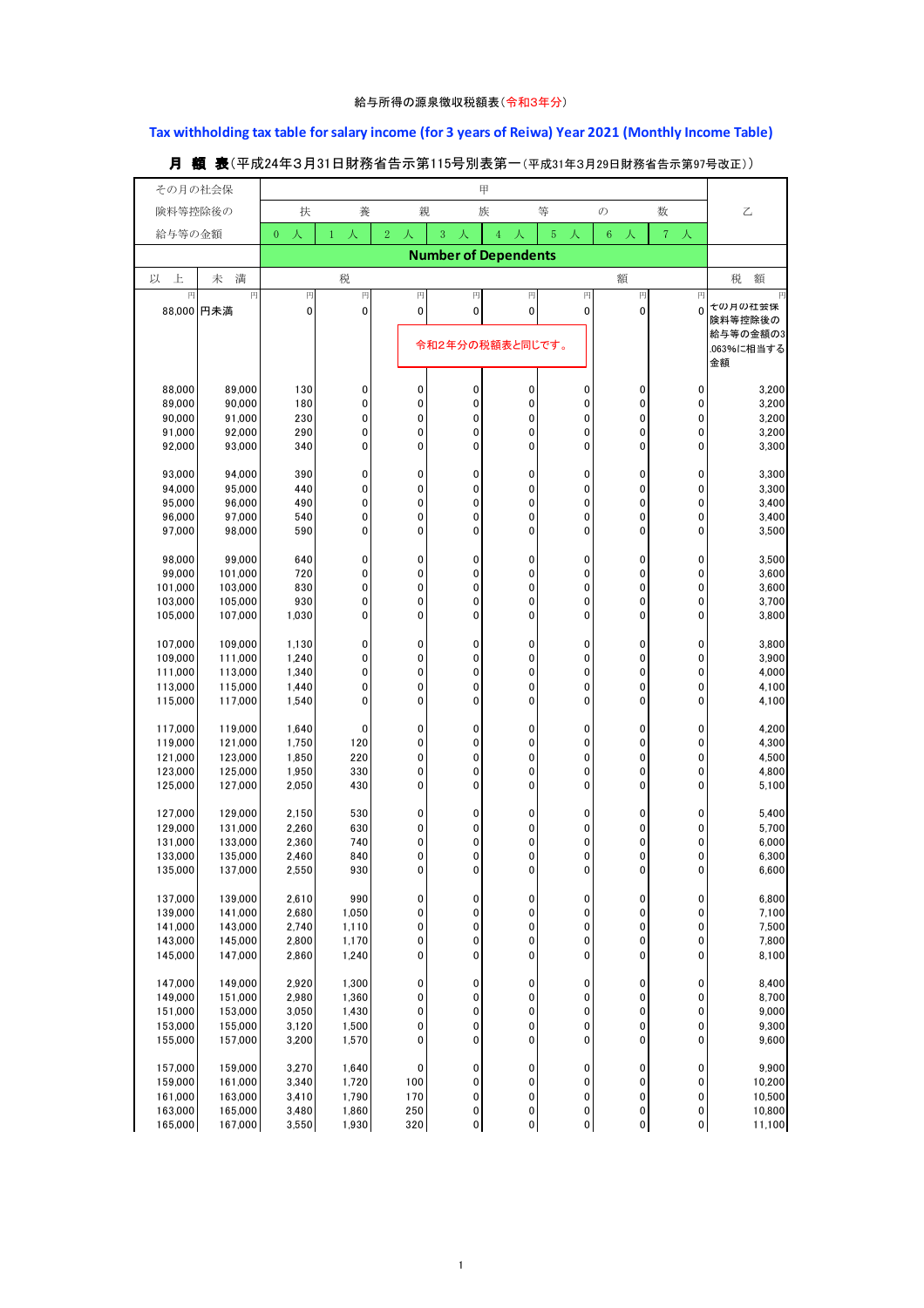## **Tax withholding tax table for salary income (for 3 years of Reiwa) Year 2021 (Monthly Income Table)**

| その月の社会保            |                    |                     |                   |                              |                       | 甲                           |                     |                        |                     |                  |
|--------------------|--------------------|---------------------|-------------------|------------------------------|-----------------------|-----------------------------|---------------------|------------------------|---------------------|------------------|
| 険料等控除後の            |                    | 扶                   | 養                 | 親                            |                       | 族                           | 等                   | $\mathcal{O}$          | 数                   | 乙                |
|                    |                    |                     |                   |                              |                       |                             |                     |                        |                     |                  |
| 給与等の金額             |                    | 人<br>$\overline{0}$ | 人<br>$\mathbf{1}$ | $\overline{\mathbf{2}}$<br>人 | $\boldsymbol{3}$<br>人 | $\overline{4}$<br>人         | $\overline{5}$<br>人 | $\,6\,$<br>人           | 7 <sup>1</sup><br>人 |                  |
|                    |                    |                     |                   |                              |                       | <b>Number of Dependents</b> |                     |                        |                     |                  |
| 上<br>以             | 満<br>未             |                     | 税                 |                              |                       |                             |                     | 額                      |                     | 税<br>額           |
| 円                  | 円                  | 円                   | 円                 | 円                            | 円                     | 円                           | 円                   | 円                      | 円                   | 円                |
|                    |                    |                     |                   |                              |                       |                             |                     |                        |                     |                  |
| 167,000            | 169,000            | 3,620               | 2,000             | 390                          | 0                     | $\mathbf 0$                 | 0                   | $\pmb{0}$              | 0                   | 11,400           |
| 169,000            | 171,000            | 3,700               | 2,070             | 460                          | 0                     | 0                           | 0                   | $\pmb{0}$              | 0                   | 11,700           |
| 171,000            | 173,000            | 3,770               | 2,140             | 530                          | 0                     | 0                           | 0                   | 0                      | 0                   | 12,000           |
| 173,000<br>175,000 | 175,000<br>177,000 | 3,840<br>3,910      | 2,220<br>2,290    | 600<br>670                   | 0<br>0                | 0<br>0                      | 0<br>0              | $\pmb{0}$<br>0         | 0<br>0              | 12,400<br>12,700 |
|                    |                    |                     |                   |                              |                       |                             |                     |                        |                     |                  |
| 177,000            | 179,000            | 3,980               | 2,360             | 750                          | 0                     | 0                           | 0                   | 0                      | 0                   | 13,200           |
| 179,000            | 181,000            | 4,050               | 2,430             | 820                          | 0                     | 0                           | 0                   | $\pmb{0}$              | 0                   | 13,900           |
| 181,000            | 183,000            | 4,120               | 2,500             | 890                          | 0                     | 0                           | 0                   | 0                      | 0                   | 14,600           |
| 183,000            | 185,000            | 4,200               | 2,570             | 960                          | 0                     | 0                           | 0                   | $\pmb{0}$              | 0                   | 15,300           |
| 185,000            | 187,000            | 4,270               | 2,640             | 1,030                        | 0                     | 0                           | 0                   | $\pmb{0}$              | 0                   | 16,000           |
| 187,000            | 189,000            | 4,340               | 2,720             | 1,100                        | 0                     | 0                           | 0                   | 0                      | 0                   | 16,700           |
| 189,000            | 191,000            | 4,410               | 2,790             | 1,170                        | 0                     | 0                           | 0                   | $\mathbf 0$            | 0                   | 17,500           |
| 191,000            | 193,000            | 4,480               | 2,860             | 1,250                        | 0                     | 0                           | 0                   | 0                      | 0                   | 18,100           |
| 193,000            | 195,000            | 4,550               | 2,930             | 1,320                        | 0                     | 0                           | 0                   | $\pmb{0}$              | 0                   | 18,800           |
| 195,000            | 197,000            | 4,630               | 3,000             | 1,390                        | 0                     | 0                           | 0                   | $\pmb{0}$              | 0                   | 19,500           |
|                    |                    |                     |                   |                              |                       |                             |                     |                        |                     |                  |
| 197,000            | 199,000            | 4,700               | 3,070             | 1,460                        | 0                     | 0                           | 0                   | 0                      | 0                   | 20,200           |
| 199,000            | 201,000            | 4,770               | 3,140             | 1,530                        | 0                     | 0                           | 0                   | $\pmb{0}$              | 0                   | 20,900           |
| 201,000<br>203,000 | 203,000<br>205,000 | 4,840<br>4,910      | 3,220<br>3,290    | 1,600<br>1,670               | 0<br>0                | 0<br>0                      | 0<br>0              | $\pmb{0}$<br>$\pmb{0}$ | 0<br>0              | 21,500<br>22,200 |
| 205,000            | 207,000            | 4,980               | 3,360             | 1,750                        | 130                   | $\mathbf 0$                 | 0                   | $\mathbf 0$            | 0                   | 22,700           |
|                    |                    |                     |                   |                              |                       |                             |                     |                        |                     |                  |
| 207,000            | 209,000            | 5,050               | 3,430             | 1,820                        | 200                   | 0                           | 0                   | 0                      | 0                   | 23,300           |
| 209,000            | 211,000            | 5,130               | 3,500             | 1,890                        | 280                   | 0                           | 0                   | 0                      | 0                   | 23,900           |
| 211,000            | 213,000            | 5,200               | 3,570             | 1,960                        | 350                   | 0                           | 0                   | $\pmb{0}$              | 0                   | 24,400           |
| 213,000            | 215,000            | 5,270               | 3,640             | 2,030                        | 420                   | 0                           | 0                   | 0                      | 0                   | 25,000           |
| 215,000            | 217,000            | 5,340               | 3,720             | 2,100                        | 490                   | $\overline{0}$              | 0                   | $\mathbf 0$            | 0                   | 25,500           |
| 217,000            | 219,000            | 5,410               | 3,790             | 2,170                        | 560                   | 0                           | 0                   | $\pmb{0}$              | 0                   | 26,100           |
| 219,000            | 221,000            | 5,480               | 3,860             | 2,250                        | 630                   | 0                           | 0                   | 0                      | 0                   | 26,800           |
| 221,000            | 224,000            | 5,560               | 3,950             | 2,340                        | 710                   | $\mathbf 0$                 | 0                   | $\pmb{0}$              | 0                   | 27,400           |
| 224,000            | 227,000            | 5,680               | 4,060             | 2,440                        | 830                   | 0                           | 0                   | 0                      | 0                   | 28,400           |
| 227,000            | 230,000            | 5,780               | 4,170             | 2,550                        | 930                   | 0                           | 0                   | $\pmb{0}$              | 0                   | 29,300           |
|                    |                    |                     |                   |                              |                       |                             |                     |                        |                     |                  |
| 230,000<br>233,000 | 233,000<br>236,000 | 5,890<br>5,990      | 4,280<br>4,380    | 2,650<br>2,770               | 1,040<br>1,140        | 0<br>0                      | 0<br>0              | 0<br>0                 | 0<br>0              | 30,300<br>31,300 |
| 236.000            | 239.000            | 6.110               | 4,490             | 2.870                        | 1,260                 | 0                           | 0                   | 0                      | 0                   | 32.400           |
| 239,000            | 242,000            | 6,210               | 4,590             | 2,980                        | 1,360                 | 0                           | 0                   | 0                      | 0                   | 33,400           |
| 242,000            | 245,000            | 6,320               | 4,710             | 3,080                        | 1,470                 | 0                           | 0                   | 0                      | 0                   | 34,400           |
|                    |                    |                     |                   |                              |                       |                             |                     |                        |                     |                  |
| 245,000            | 248,000            | 6,420               | 4,810             | 3,200                        | 1,570                 | 0                           | 0                   | 0                      | 0                   | 35,400           |
| 248,000            | 251,000            | 6,530               | 4,920             | 3,300                        | 1,680                 | 0                           | 0                   | 0                      | 0                   | 36,400           |
| 251,000            | 254,000            | 6,640               | 5,020             | 3,410                        | 1,790                 | 170                         | 0                   | 0                      | 0                   | 37,500           |
| 254,000<br>257,000 | 257,000<br>260,000 | 6,750<br>6,850      | 5,140<br>5,240    | 3,510<br>3,620               | 1,900<br>2,000        | 290<br>390                  | 0<br>0              | 0<br>0                 | 0<br>0              | 38,500<br>39,400 |
|                    |                    |                     |                   |                              |                       |                             |                     |                        |                     |                  |
| 260,000            | 263,000            | 6,960               | 5,350             | 3,730                        | 2,110                 | 500                         | 0                   | 0                      | 0                   | 40,400           |
| 263,000            | 266,000            | 7,070               | 5,450             | 3,840                        | 2,220                 | 600                         | 0                   | 0                      | 0                   | 41,500           |
| 266,000            | 269,000            | 7,180               | 5,560             | 3,940                        | 2,330                 | 710                         | 0                   | 0                      | 0                   | 42,500           |
| 269,000            | 272,000            | 7,280               | 5,670             | 4,050                        | 2,430                 | 820                         | 0                   | 0                      | 0                   | 43,500           |
| 272.000            | 275,000            | 7,390               | 5,780             | 4,160                        | 2,540                 | 930                         | 0                   | 0                      | 0                   | 44,500           |
| 275,000            | 278,000            | 7,490               | 5,880             | 4,270                        | 2,640                 | 1,030                       | 0                   | 0                      | 0                   | 45,500           |
| 278,000            | 281,000            | 7,610               | 5,990             | 4,370                        | 2,760                 | 1,140                       | 0                   | 0                      | 0                   | 46,600           |
| 281,000            | 284,000            | 7,710               | 6,100             | 4,480                        | 2,860                 | 1,250                       | 0                   | 0                      | 0                   | 47,600           |
| 284,000            | 287,000            | 7,820               | 6,210             | 4,580                        | 2,970                 | 1,360                       | 0                   | 0                      | 0                   | 48,600           |
| 287,000            | 290,000            | 7,920               | 6,310             | 4,700                        | 3,070                 | 1,460                       | 0                   | 0                      | 0                   | 49,700           |
|                    |                    |                     |                   |                              |                       |                             |                     |                        |                     |                  |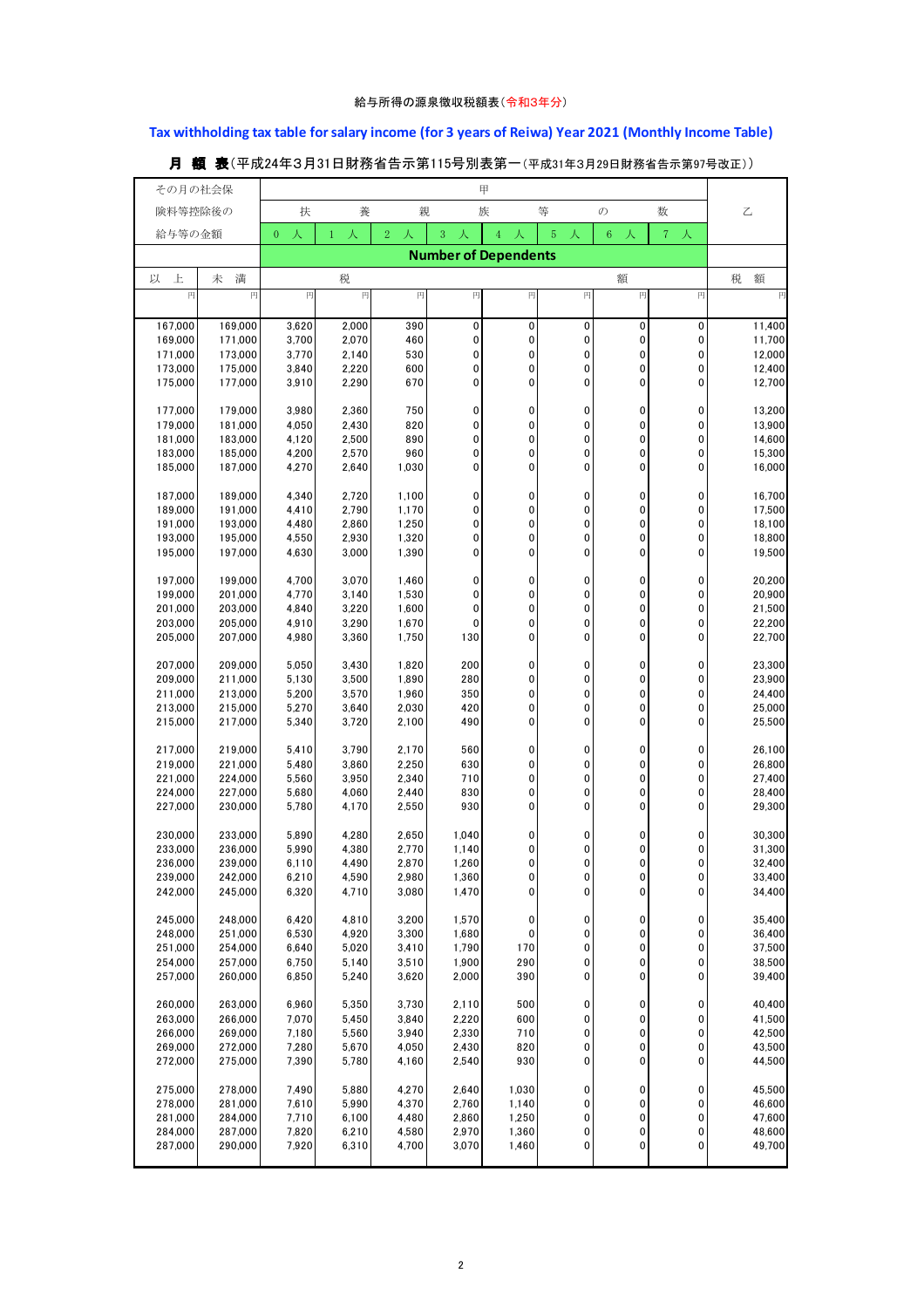## **Tax withholding tax table for salary income (for 3 years of Reiwa) Year 2021 (Monthly Income Table)**

| その月の社会保            |                    |                     |                             |                     |                | 甲              |                     |                |                        |                  |  |  |
|--------------------|--------------------|---------------------|-----------------------------|---------------------|----------------|----------------|---------------------|----------------|------------------------|------------------|--|--|
| 険料等控除後の            |                    | 扶                   | 養                           | 親                   |                | 族              | 等                   | $\sigma$       | 数                      | 乙                |  |  |
| 給与等の金額             |                    | 人<br>$\overline{0}$ | 人<br>$\mathbf{1}$           | 2 <sup>1</sup><br>人 | 3              | $\overline{4}$ | $\overline{5}$<br>人 | $\sqrt{6}$     | 7 <sup>1</sup><br>人    |                  |  |  |
|                    |                    |                     | <b>Number of Dependents</b> |                     |                |                |                     |                |                        |                  |  |  |
| 上<br>以             | 満<br>未             |                     | 税                           |                     |                |                |                     | 額              |                        | 税<br>額           |  |  |
| 円<br>290,000       | 円<br>293,000       | 円<br>8,040          | 円<br>6,420                  | 円<br>4,800          | 円<br>3,190     | 円<br>1,570     | 円<br>$\mathbf 0$    | 円<br>0         | 円<br>$\pmb{0}$         | 円<br>50,900      |  |  |
| 293,000            | 296,000            | 8,140               | 6,520                       | 4,910               | 3,290          | 1,670          | $\pmb{0}$           | 0              | 0                      | 52,100           |  |  |
| 296,000            | 299,000            | 8,250               | 6,640                       | 5.010               | 3,400          | 1,790          | 160                 | 0              | $\mathbf 0$            | 52,900           |  |  |
| 299,000            | 302,000            | 8,420               | 6,740                       | 5,130               | 3,510          | 1,890          | 280                 | 0              | 0                      | 53,700           |  |  |
| 302,000            | 305,000            | 8,670               | 6,860                       | 5,250               | 3,630          | 2,010          | 400                 | 0              | 0                      | 54,500           |  |  |
| 305,000            | 308,000            | 8,910               | 6,980                       | 5,370               | 3,760          | 2,130          | 520                 | 0              | $\pmb{0}$              | 55,200           |  |  |
| 308,000            | 311,000<br>314,000 | 9,160<br>9,400      | 7,110<br>7,230              | 5,490               | 3,880<br>4,000 | 2,260<br>2,380 | 640<br>770          | 0<br>0         | $\pmb{0}$<br>0         | 56,100<br>56,900 |  |  |
| 311,000<br>314,000 | 317,000            | 9,650               | 7,350                       | 5,620<br>5,740      | 4,120          | 2,500          | 890                 | 0              | 0                      | 57,800           |  |  |
| 317,000            | 320,000            | 9,890               | 7,470                       | 5,860               | 4,250          | 2,620          | 1,010               | 0              | 0                      | 58,800           |  |  |
|                    |                    |                     |                             |                     |                |                |                     |                |                        |                  |  |  |
| 320,000            | 323,000<br>326,000 | 10,140              | 7,600                       | 5,980               | 4,370          | 2,750          | 1,130               | 0<br>0         | $\pmb{0}$<br>$\pmb{0}$ | 59,800           |  |  |
| 323,000<br>326,000 | 329,000            | 10,380<br>10,630    | 7,720<br>7,840              | 6,110<br>6,230      | 4,490<br>4,610 | 2,870<br>2,990 | 1,260<br>1,380      | 0              | 0                      | 60,900<br>61,900 |  |  |
| 329,000            | 332,000            | 10,870              | 7,960                       | 6,350               | 4,740          | 3,110          | 1,500               | 0              | $\pmb{0}$              | 62,900           |  |  |
| 332,000            | 335,000            | 11,120              | 8,090                       | 6,470               | 4,860          | 3,240          | 1,620               | 0              | 0                      | 63,900           |  |  |
| 335,000            | 338,000            | 11,360              | 8,210                       | 6,600               | 4,980          | 3,360          | 1,750               | 130            | 0                      | 64,900           |  |  |
| 338,000            | 341,000            | 11,610              | 8,370                       | 6,720               | 5,110          | 3,480          | 1,870               | 260            | 0                      | 66,000           |  |  |
| 341,000            | 344,000            | 11,850              | 8,620                       | 6,840               | 5,230          | 3,600          | 1,990               | 380            | 0                      | 67,000           |  |  |
| 344,000            | 347,000            | 12,100              | 8,860                       | 6,960               | 5,350          | 3,730          | 2,110               | 500            | 0                      | 68,000           |  |  |
| 347,000            | 350,000            | 12,340              | 9,110                       | 7,090               | 5,470          | 3,850          | 2,240               | 620            | 0                      | 69,000           |  |  |
| 350,000            | 353,000            | 12,590              | 9,350                       | 7,210               | 5,600          | 3,970          | 2,360               | 750            | 0                      | 70,000           |  |  |
| 353,000            | 356,000            | 12,830              | 9,600                       | 7,330               | 5,720          | 4,090          | 2,480               | 870            | $\mathbf 0$            | 71,100           |  |  |
| 356,000            | 359,000            | 13,080              | 9,840                       | 7,450               | 5,840          | 4,220          | 2,600               | 990            | 0                      | 72,100           |  |  |
| 359,000<br>362,000 | 362,000<br>365,000 | 13,320<br>13,570    | 10,090<br>10,330            | 7,580<br>7,700      | 5,960<br>6,090 | 4,340<br>4,460 | 2,730<br>2,850      | 1,110<br>1,240 | $\mathbf 0$<br>0       | 73,100<br>74,200 |  |  |
|                    |                    |                     |                             |                     |                |                |                     |                |                        |                  |  |  |
| 365,000            | 368,000<br>371,000 | 13,810<br>14,060    | 10,580<br>10,820            | 7,820               | 6,210<br>6,330 | 4,580<br>4,710 | 2,970<br>3,090      | 1,360<br>1,480 | 0<br>$\mathbf 0$       | 75,200           |  |  |
| 368,000<br>371,000 | 374,000            | 14,300              | 11,070                      | 7,940<br>8,070      | 6,450          | 4,830          | 3,220               | 1,600          | 0                      | 76,200<br>77,100 |  |  |
| 374,000            | 377,000            | 14,550              | 11,310                      | 8,190               | 6,580          | 4,950          | 3,340               | 1,730          | 100                    | 78,100           |  |  |
| 377,000            | 380,000            | 14,790              | 11,560                      | 8,320               | 6,700          | 5,070          | 3,460               | 1,850          | 220                    | 79,000           |  |  |
| 380,000            | 383,000            | 15,040              | 11,800                      | 8,570               | 6,820          | 5,200          | 3,580               | 1,970          | 350                    | 79,900           |  |  |
| 383,000            | 386,000            | 15,280              | 12,050                      | 8,810               | 6,940          | 5,320          | 3,710               | 2,090          | 470                    | 81,400           |  |  |
| 386,000            | 389,000            | 15,530              | 12,290                      | 9,060               | 7,070          | 5,440          | 3,830               | 2,220          | 590                    | 83,100           |  |  |
| 389,000            | 392,000            | 15,770              | 12,540                      | 9,300               | 7,190          | 5,560          | 3,950               | 2,340          | 710                    | 84,700           |  |  |
| 392,000            | 395,000            | 16,020              | 12,780                      | 9,550               | 7,310          | 5,690          | 4,070               | 2,460          | 840                    | 86,500           |  |  |
| 395,000            | 398,000            | 16,260              | 13,030                      | 9,790               | 7,430          | 5,810          | 4,200               | 2,580          | 960                    | 88,200           |  |  |
| 398,000            | 401,000            | 16,510              | 13,270                      | 10,040              | 7,560          | 5,930          | 4,320               | 2,710          | 1,080                  | 89,800           |  |  |
| 401,000            | 404,000            | 16,750              | 13,520                      | 10,280              | 7,680          | 6,050          | 4,440               | 2,830          | 1,200                  | 91,600           |  |  |
| 404,000<br>407,000 | 407,000<br>410,000 | 17,000<br>17,240    | 13,760<br>14,010            | 10,530<br>10,770    | 7,800<br>7,920 | 6,180<br>6,300 | 4,560<br>4,690      | 2,950<br>3,070 | 1,330<br>1,450         | 93,300<br>95,000 |  |  |
|                    |                    |                     |                             |                     |                |                |                     |                |                        |                  |  |  |
| 410,000<br>413,000 | 413,000<br>416,000 | 17,490<br>17,730    | 14,250<br>14,500            | 11,020<br>11,260    | 8,050<br>8,170 | 6,420<br>6,540 | 4,810<br>4,930      | 3,200<br>3,320 | 1,570<br>1,690         | 96,700<br>98,300 |  |  |
| 416.000            | 419,000            | 17,980              | 14,740                      | 11,510              | 8,290          | 6,670          | 5,050               | 3,440          | 1,820                  | 100,100          |  |  |
| 419,000            | 422,000            | 18,220              | 14,990                      | 11,750              | 8,530          | 6,790          | 5,180               | 3,560          | 1,940                  | 101,800          |  |  |
| 422,000            | 425,000            | 18,470              | 15,230                      | 12,000              | 8,770          | 6,910          | 5,300               | 3,690          | 2,060                  | 103,400          |  |  |
| 425,000            | 428,000            | 18,710              | 15,480                      | 12,240              | 9,020          | 7,030          | 5,420               | 3,810          | 2,180                  | 105,200          |  |  |
| 428,000            | 431,000            | 18,960              | 15,720                      | 12,490              | 9,260          | 7,160          | 5,540               | 3,930          | 2,310                  | 106,900          |  |  |
| 431,000            | 434,000            | 19,210              | 15,970                      | 12,730              | 9,510          | 7,280          | 5,670               | 4,050          | 2,430                  | 108,500          |  |  |
| 434,000            | 437,000            | 19,450              | 16,210                      | 12,980              | 9,750          | 7,400          | 5,790               | 4,180          | 2,550                  | 110,300          |  |  |
| 437,000            | 440,000            | 19,700              | 16,460                      | 13,220              | 10,000         | 7,520          | 5,910               | 4,300          | 2,680                  | 112,000          |  |  |
|                    |                    |                     |                             |                     |                |                |                     |                |                        |                  |  |  |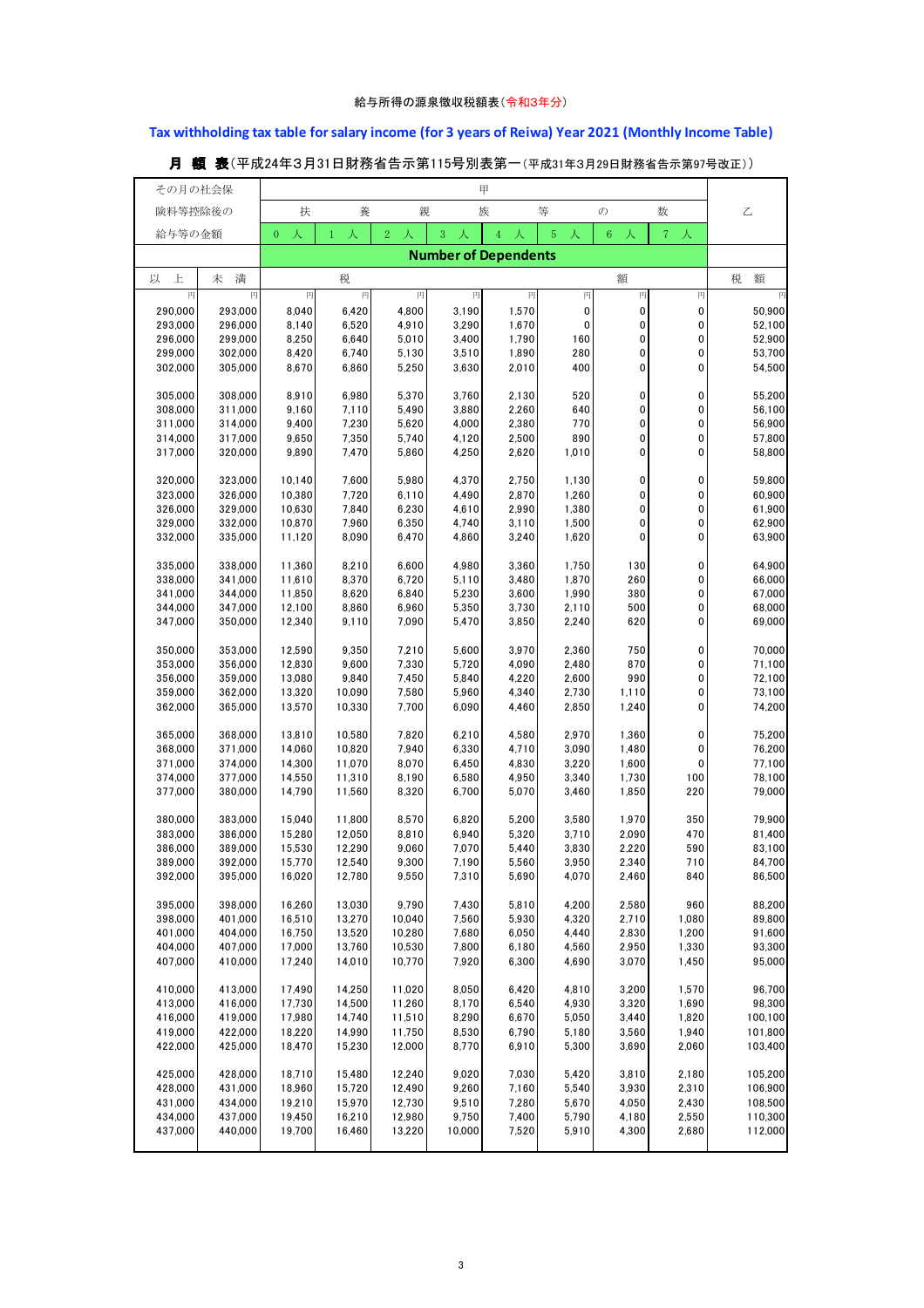## **Tax withholding tax table for salary income (for 3 years of Reiwa) Year 2021 (Monthly Income Table)**

| その月の社会保            |                    |                     |                   |                     |                  | 甲                           |                  |                  |                |                    |
|--------------------|--------------------|---------------------|-------------------|---------------------|------------------|-----------------------------|------------------|------------------|----------------|--------------------|
| 険料等控除後の            |                    | 扶                   | 養                 | 親                   |                  | 族                           | 等                | $\mathcal{O}$    | 数              | 乙                  |
|                    |                    |                     |                   |                     |                  |                             |                  |                  |                |                    |
| 給与等の金額             |                    | 人<br>$\overline{0}$ | 人<br>$\mathbf{1}$ | $\overline{2}$<br>人 | 3<br>人           | $4^{\circ}$<br>人            | 5<br>人           | $\,6\,$<br>人     | $7 - \lambda$  |                    |
|                    |                    |                     |                   |                     |                  | <b>Number of Dependents</b> |                  |                  |                |                    |
| 上                  |                    |                     |                   |                     |                  |                             |                  |                  |                | 税                  |
| 以                  | 満<br>未             |                     | 税                 |                     |                  |                             |                  | 額                |                | 額                  |
| 円                  | 円                  | 円                   | 円                 | 円                   | 円                | 円                           | 円                | 円                | 円              | 円                  |
| 440,000<br>443,000 | 443,000<br>446,000 | 20,090<br>20,580    | 16,700<br>16,950  | 13,470<br>13,710    | 10,240<br>10,490 | 7,650<br>7,770              | 6,030<br>6,160   | 4,420<br>4,540   | 2,800<br>2,920 | 113,600<br>115,400 |
| 446,000            | 449,000            | 21,070              | 17,190            | 13,960              | 10,730           | 7,890                       | 6,280            | 4,670            | 3,040          | 117,100            |
| 449,000            | 452,000            | 21,560              | 17,440            | 14,200              | 10,980           | 8,010                       | 6,400            | 4,790            | 3,170          | 118,700            |
| 452,000            | 455,000            | 22,050              | 17,680            | 14,450              | 11,220           | 8,140                       | 6,520            | 4,910            | 3,290          | 120,500            |
|                    |                    |                     |                   |                     |                  |                             |                  |                  |                |                    |
| 455,000            | 458,000            | 22,540              | 17,930            | 14,690              | 11,470           | 8,260                       | 6,650            | 5,030            | 3,410          | 122,200            |
| 458,000            | 461,000            | 23,030              | 18,170            | 14,940              | 11,710           | 8,470                       | 6,770            | 5,160            | 3,530          | 123,800            |
| 461,000            | 464,000            | 23,520              | 18,420            | 15,180              | 11,960           | 8,720                       | 6,890            | 5,280            | 3,660          | 125,600            |
| 464,000            | 467,000            | 24,010              | 18,660            | 15,430              | 12,200           | 8,960                       | 7,010            | 5,400            | 3,780          | 127,300            |
| 467,000            | 470,000            | 24,500              | 18,910            | 15,670              | 12,450           | 9,210                       | 7,140            | 5,520            | 3,900          | 129,000            |
| 470,000            | 473,000            | 24,990              | 19,150            | 15,920              | 12,690           | 9,450                       | 7,260            | 5,650            | 4,020          | 130,700            |
| 473,000            | 476,000            | 25,480              | 19,400            | 16,160              | 12,940           | 9,700                       | 7,380            | 5,770            | 4,150          | 132,300            |
| 476,000            | 479,000            | 25,970              | 19,640            | 16,410              | 13,180           | 9,940                       | 7,500            | 5,890            | 4,270          | 134,000            |
| 479,000            | 482,000            | 26,460              | 20,000            | 16,650              | 13,430           | 10,190                      | 7,630            | 6,010            | 4,390          | 135,600            |
| 482,000            | 485,000            | 26,950              | 20,490            | 16,900              | 13,670           | 10,430                      | 7,750            | 6,140            | 4,510          | 137,200            |
|                    |                    |                     |                   |                     |                  |                             |                  |                  |                |                    |
| 485,000            | 488,000            | 27,440              | 20,980            | 17,140              | 13,920           | 10,680                      | 7,870            | 6,260            | 4,640          | 138,800            |
| 488,000            | 491,000            | 27,930              | 21,470            | 17,390              | 14,160           | 10,920                      | 7,990            | 6,380            | 4,760          | 140,400            |
| 491,000            | 494,000            | 28,420              | 21,960            | 17,630              | 14,410           | 11,170                      | 8,120            | 6,500            | 4,880          | 142,000            |
| 494,000<br>497,000 | 497,000<br>500,000 | 28,910<br>29,400    | 22,450<br>22,940  | 17,880<br>18,120    | 14,650<br>14,900 | 11,410<br>11,660            | 8,240<br>8,420   | 6,630<br>6,750   | 5,000          | 143,700<br>145,200 |
|                    |                    |                     |                   |                     |                  |                             |                  |                  | 5,130          |                    |
| 500,000            | 503,000            | 29,890              | 23,430            | 18,370              | 15,140           | 11,900                      | 8,670            | 6,870            | 5,250          | 146,800            |
| 503,000            | 506,000            | 30,380              | 23,920            | 18,610              | 15,390           | 12,150                      | 8,910            | 6,990            | 5,370          | 148,500            |
| 506,000            | 509,000            | 30,880              | 24,410            | 18,860              | 15,630           | 12,390                      | 9,160            | 7,120            | 5,490          | 150,100            |
| 509,000            | 512,000            | 31,370              | 24,900            | 19,100              | 15,880           | 12,640                      | 9,400            | 7,240            | 5,620          | 151,600            |
| 512,000            | 515,000            | 31,860              | 25,390            | 19,350              | 16,120           | 12,890                      | 9,650            | 7,360            | 5,740          | 153,300            |
|                    |                    |                     |                   |                     |                  |                             |                  |                  |                |                    |
| 515,000            | 518,000            | 32,350              | 25,880            | 19,590              | 16,370           | 13,130                      | 9,890            | 7,480            | 5,860          | 154,900            |
| 518,000<br>521,000 | 521,000<br>524,000 | 32,840<br>33,330    | 26,370<br>26,860  | 19,900<br>20,390    | 16,610<br>16,860 | 13,380<br>13,620            | 10,140<br>10,380 | 7,610<br>7,730   | 5,980<br>6,110 | 156,500<br>158,100 |
| 524,000            | 527,000            | 33,820              | 27,350            | 20,880              | 17,100           | 13,870                      | 10,630           | 7,850            | 6,230          | 159,600            |
| 527,000            | 530,000            | 34,310              | 27,840            | 21,370              | 17,350           | 14,110                      | 10,870           | 7,970            | 6,350          | 161,000            |
|                    |                    |                     |                   |                     |                  |                             |                  |                  |                |                    |
| 530,000            | 533,000            | 34,800              | 28,330            | 21,860              | 17,590           | 14,360                      | 11,120           | 8,100            | 6,470          | 162,500            |
| 533,000            | 536,000            | 35,290              | 28,820            | 22,350              | 17,840           | 14,600                      | 11,360           | 8,220            | 6,600          | 164,000            |
| 536,000            | 539,000            | 35,780              | 29,310            | 22,840              | 18,080           | 14,850                      | 11,610           | 8,380            | 6,720          | 165,400            |
| 539.000            | 542,000            | 36.270              | 29.800            | 23330               | 18,330           | 15,090                      | 11,850           | 8,630            | 6,840          | 166,900            |
| 542,000            | 545,000            | 36,760              | 30,290            | 23,820              | 18,570           | 15,340                      | 12,100           | 8,870            | 6,960          | 168,400            |
| 545,000            | 548.000            | 37,250              | 30,780            | 24,310              | 18,820           | 15,580                      | 12,340           | 9,120            | 7,090          | 169,900            |
| 548,000            | 551,000            | 37,740              | 31,270            | 24,800              | 19,060           | 15,830                      | 12,590           | 9,360            | 7,210          | 171,300            |
| 551,000            | 554,000            | 38,280              | 31,810            | 25,340              | 19,330           | 16,100                      | 12,860           | 9,630            | 7,350          | 172,800            |
| 554,000            | 557,000            | 38,830              | 32,370            | 25,890              | 19,600           | 16,380                      | 13,140           | 9,900            | 7,480          | 174,300            |
| 557,000            | 560,000            | 39,380              | 32,920            | 26,440              | 19,980           | 16,650                      | 13,420           | 10,180           | 7,630          | 175,700            |
|                    |                    |                     |                   |                     |                  |                             |                  |                  |                |                    |
| 560,000            | 563,000            | 39,930              | 33,470            | 27,000              | 20,530           | 16,930                      | 13,690           | 10,460           | 7,760          | 177,200            |
| 563,000            | 566,000            | 40,480              | 34,020            | 27,550              | 21,080           | 17,200                      | 13,970           | 10,730           | 7,900          | 178,700            |
| 566,000            | 569.000            | 41,030              | 34,570            | 28.100              | 21,630           | 17,480                      | 14,240           | 11,010           | 8.040          | 180,100            |
| 569,000<br>572,000 | 572,000<br>575,000 | 41,590<br>42,140    | 35,120<br>35,670  | 28,650<br>29,200    | 22,190<br>22,740 | 17,760<br>18,030            | 14,520<br>14,790 | 11,280<br>11,560 | 8,180<br>8,330 | 181,600<br>183,100 |
|                    |                    |                     |                   |                     |                  |                             |                  |                  |                |                    |
| 575,000            | 578,000            | 42,690              | 36,230            | 29,750              | 23,290           | 18,310                      | 15,070           | 11,830           | 8,610          | 184,600            |
| 578,000            | 581,000            | 43,240              | 36,780            | 30,300              | 23,840           | 18,580                      | 15,350           | 12,110           | 8,880          | 186,000            |
| 581,000            | 584,000            | 43,790              | 37,330            | 30,850              | 24,390           | 18,860                      | 15,620           | 12,380           | 9,160          | 187,500            |
| 584,000            | 587,000            | 44,340              | 37,880            | 31,410              | 24,940           | 19,130                      | 15,900           | 12,660           | 9,430          | 189,000            |
| 587,000            | 590,000            | 44,890              | 38,430            | 31,960              | 25,490           | 19,410                      | 16,170           | 12,940           | 9,710          | 190,400            |
|                    |                    |                     |                   |                     |                  |                             |                  |                  |                |                    |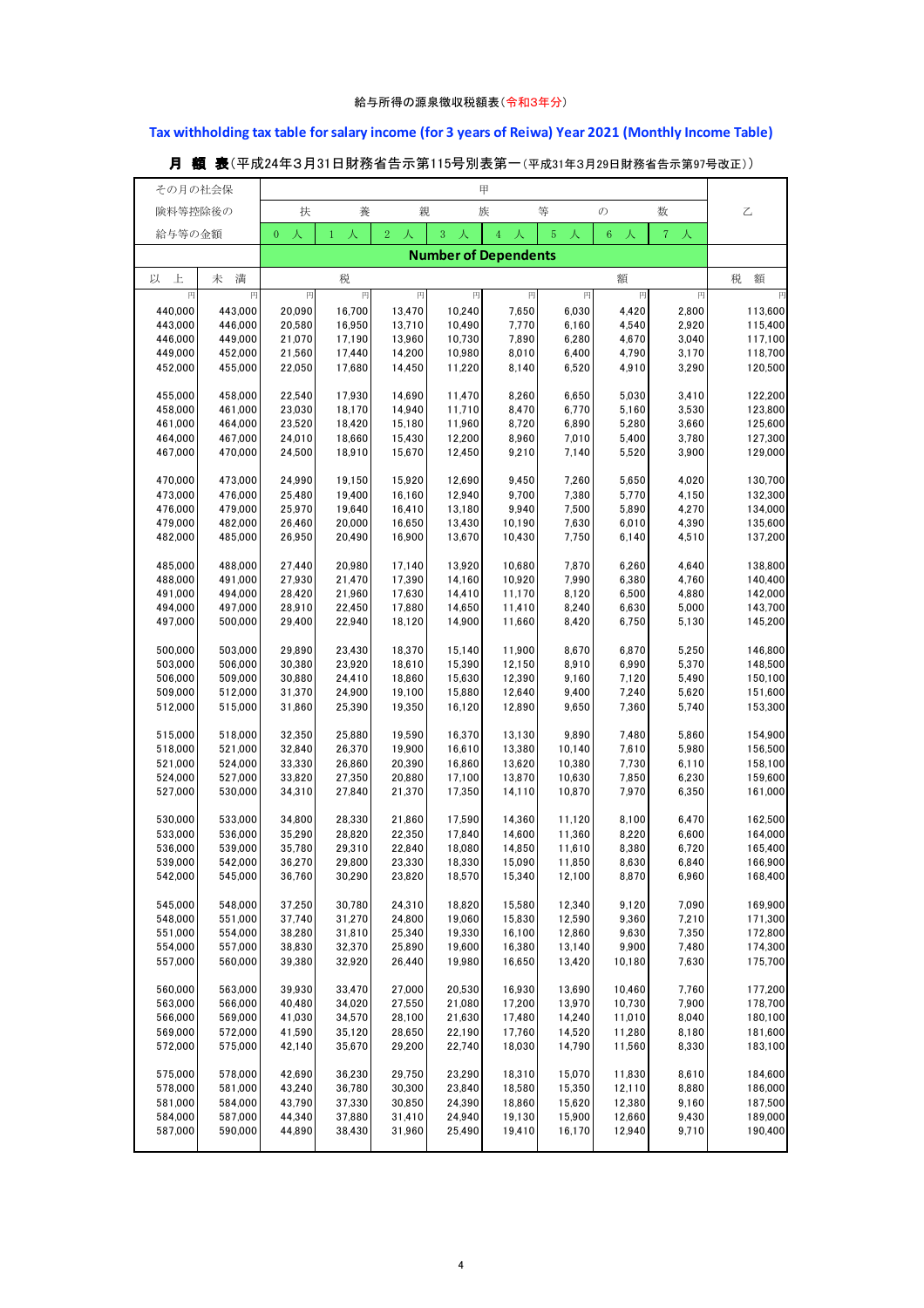## **Tax withholding tax table for salary income (for 3 years of Reiwa) Year 2021 (Monthly Income Table)**

| その月の社会保            |                    |                     |                   |                     |                  | 甲                           |                  |                  |                     |                    |
|--------------------|--------------------|---------------------|-------------------|---------------------|------------------|-----------------------------|------------------|------------------|---------------------|--------------------|
|                    |                    |                     |                   |                     |                  |                             | 等                |                  |                     |                    |
| 険料等控除後の            |                    | 扶                   | 養                 | 親                   |                  | 族                           |                  | $\mathcal{O}$    | 数                   | 乙                  |
| 給与等の金額             |                    | 人<br>$\overline{0}$ | 人<br>$\mathbf{1}$ | $\overline{2}$<br>人 | 3<br>人           | $\overline{4}$<br>人         | $\sqrt{5}$<br>人  | $\sqrt{6}$<br>人  | 7 <sup>1</sup><br>人 |                    |
|                    |                    |                     |                   |                     |                  | <b>Number of Dependents</b> |                  |                  |                     |                    |
|                    |                    |                     |                   |                     |                  |                             |                  |                  |                     |                    |
| 上<br>以             | 満<br>未             |                     | 税                 |                     |                  |                             |                  | 額                |                     | 税<br>額             |
| 円                  | 円                  | 円                   | 円                 | 円                   | 円                | 円                           | 円                | 円                | 円                   | 円                  |
| 590,000            | 593,000            | 45,440              | 38,980            | 32,510              | 26,050           | 19,680                      | 16,450           | 13,210           | 9,990               | 191,900            |
| 593,000            | 596,000            | 46,000              | 39,530            | 33,060              | 26,600           | 20,130                      | 16,720           | 13,490           | 10,260              | 193,400            |
| 596,000            | 599,000            | 46,550              | 40,080            | 33,610              | 27,150           | 20,690                      | 17,000           | 13,760           | 10,540              | 194,800            |
| 599,000            | 602,000            | 47,100              | 40,640            | 34,160              | 27,700           | 21,240                      | 17,280           | 14,040           | 10,810              | 196,300            |
| 602,000            | 605,000            | 47,650              | 41,190            | 34,710              | 28,250           | 21,790                      | 17,550           | 14,310           | 11,090              | 197,800            |
|                    |                    |                     |                   |                     |                  |                             |                  |                  |                     |                    |
| 605,000<br>608,000 | 608,000<br>611,000 | 48,200<br>48,750    | 41,740<br>42,290  | 35,270<br>35,820    | 28,800<br>29,350 | 22,340<br>22,890            | 17,830<br>18,100 | 14,590<br>14,870 | 11,360<br>11,640    | 199,300<br>200,700 |
| 611,000            | 614,000            | 49,300              | 42,840            | 36,370              | 29,910           | 23,440                      | 18,380           | 15,140           | 11,920              | 202,200            |
| 614,000            | 617,000            | 49,860              | 43,390            | 36,920              | 30,460           | 23,990                      | 18,650           | 15,420           | 12,190              | 203,700            |
| 617,000            | 620,000            | 50,410              | 43,940            | 37,470              | 31,010           | 24,540                      | 18,930           | 15,690           | 12,470              | 205,100            |
|                    |                    |                     |                   |                     |                  |                             |                  |                  |                     |                    |
| 620,000            | 623,000            | 50,960              | 44,500            | 38,020              | 31,560           | 25,100                      | 19,210           | 15,970           | 12,740              | 206,700            |
| 623,000            | 626,000            | 51,510              | 45,050            | 38,570              | 32,110           | 25,650                      | 19,480           | 16,240           | 13,020              | 208,100            |
| 626,000            | 629,000            | 52,060              | 45,600            | 39,120              | 32,660           | 26,200                      | 19,760           | 16,520           | 13,290              | 209,500            |
| 629,000            | 632,000            | 52,610              | 46,150            | 39,680              | 33,210           | 26,750                      | 20,280           | 16,800           | 13,570              | 211,000            |
| 632,000            | 635,000            | 53,160              | 46,700            | 40,230              | 33,760           | 27,300                      | 20,830           | 17,070           | 13,840              | 212,500            |
|                    |                    |                     |                   |                     |                  |                             |                  |                  |                     |                    |
| 635,000            | 638,000            | 53,710              | 47,250            | 40,780              | 34,320           | 27,850                      | 21,380           | 17,350           | 14,120              | 214,000            |
| 638,000            | 641,000<br>644,000 | 54,270<br>54,820    | 47,800<br>48,350  | 41,330<br>41,880    | 34,870<br>35,420 | 28,400<br>28,960            | 21,930<br>22,480 | 17,620<br>17,900 | 14,400<br>14,670    | 214,900            |
| 641,000<br>644,000 | 647,000            | 55,370              | 48,910            | 42,430              | 35,970           | 29,510                      | 23,030           | 18,170           | 14,950              | 215,900<br>217,000 |
| 647,000            | 650,000            | 55,920              | 49,460            | 42,980              | 36,520           | 30,060                      | 23,590           | 18,450           | 15,220              | 218,000            |
|                    |                    |                     |                   |                     |                  |                             |                  |                  |                     |                    |
| 650,000            | 653,000            | 56,470              | 50,010            | 43,540              | 37,070           | 30,610                      | 24,140           | 18,730           | 15,500              | 219,000            |
| 653,000            | 656,000            | 57,020              | 50,560            | 44,090              | 37,620           | 31,160                      | 24,690           | 19,000           | 15,770              | 220,000            |
| 656,000            | 659,000            | 57,570              | 51,110            | 44,640              | 38,180           | 31,710                      | 25,240           | 19,280           | 16,050              | 221,000            |
| 659,000            | 662,000            | 58,130              | 51,660            | 45,190              | 38,730           | 32,260                      | 25,790           | 19,550           | 16,330              | 222,100            |
| 662,000            | 665,000            | 58,680              | 52,210            | 45,740              | 39,280           | 32,810                      | 26,340           | 19,880           | 16,600              | 223,100            |
|                    |                    |                     |                   |                     |                  |                             |                  |                  |                     |                    |
| 665,000            | 668,000            | 59,230              | 52,770            | 46,290              | 39,830           | 33,370                      | 26,890           | 20,430           | 16,880              | 224,100            |
| 668,000            | 671,000            | 59,780              | 53,320            | 46,840              | 40,380           | 33,920                      | 27,440           | 20,980           | 17,150              | 225,000            |
| 671,000<br>674,000 | 674,000<br>677,000 | 60,330<br>60,880    | 53,870<br>54,420  | 47,390<br>47,950    | 40,930<br>41,480 | 34,470<br>35,020            | 28,000<br>28,550 | 21,530<br>22,080 | 17,430<br>17,700    | 226,000<br>227,100 |
| 677,000            | 680,000            | 61,430              | 54,970            | 48,500              | 42,030           | 35,570                      | 29,100           | 22,640           | 17,980              | 228,100            |
|                    |                    |                     |                   |                     |                  |                             |                  |                  |                     |                    |
| 680,000            | 683,000            | 61,980              | 55,520            | 49,050              | 42,590           | 36,120                      | 29,650           | 23,190           | 18,260              | 229,100            |
| 683,000            | 686,000            | 62,540              | 56,070            | 49,600              | 43,140           | 36,670                      | 30,200           | 23,740           | 18,530              | 230,400            |
| 686,000            | 689,000            | 63,090              | 56,620            | 50,150              | 43,690           | 37,230                      | 30,750           | 24,290           | 18,810              | 232,100            |
| 689.000            | 692.000            | 63.640              | 57.180            | 50.700              | 44.240           | 37.780                      | 31.300           | 24.840           | 19.080              | 233,600            |
| 692,000            | 695,000            | 64,190              | 57,730            | 51,250              | 44,790           | 38,330                      | 31,860           | 25,390           | 19,360              | 235,100            |
|                    |                    |                     |                   |                     |                  |                             |                  |                  |                     |                    |
| 695,000            | 698,000            | 64,740              | 58,280            | 51,810              | 45,340           | 38,880                      | 32,410           | 25,940           | 19,630              | 236,700            |
| 698,000            | 701,000<br>704,000 | 65,290              | 58,830<br>59,380  | 52,360              | 45,890           | 39,430<br>39,980            | 32,960           | 26,490           | 20,030              | 238,200            |
| 701,000<br>704,000 | 707,000            | 65,840<br>66,400    | 59,930            | 52,910<br>53,460    | 46,450<br>47,000 | 40,530                      | 33,510<br>34,060 | 27,050<br>27,600 | 20,580<br>21,130    | 239,700<br>241,300 |
| 707,000            | 710,000            | 66,960              | 60,480            | 54,020              | 47,550           | 41,090                      | 34,620           | 28,150           | 21,690              | 242,900            |
|                    |                    |                     |                   |                     |                  |                             |                  |                  |                     |                    |
| 710,000            | 713,000            | 67,570              | 61,100            | 54,630              | 48.160           | 41,700                      | 35,230           | 28,760           | 22,300              | 244,400            |
| 713,000            | 716,000            | 68,180              | 61,710            | 55,250              | 48,770           | 42,310                      | 35,850           | 29,370           | 22,910              | 246,000            |
| 716,000            | 719,000            | 68,790              | 62,320            | 55,860              | 49,390           | 42,920                      | 36,460           | 29,990           | 23,520              | 247,500            |
| 719,000            | 722,000            | 69,410              | 62,930            | 56,470              | 50,000           | 43,540                      | 37,070           | 30,600           | 24,140              | 249,000            |
| 722,000            | 725,000            | 70,020              | 63,550            | 57,080              | 50,610           | 44,150                      | 37,690           | 31,210           | 24,750              | 250,600            |
|                    |                    |                     |                   |                     |                  |                             |                  |                  |                     |                    |
| 725,000            | 728,000            | 70,630              | 64,160            | 57,700              | 51,220           | 44,760                      | 38,300           | 31,820           | 25,360              | 252,200            |
| 728,000            | 731,000            | 71,250              | 64,770            | 58,310              | 51,840           | 45,370                      | 38,910           | 32,440           | 25,970              | 253,700            |
| 731,000            | 734,000            | 71,860              | 65,380            | 58,920              | 52,450           | 45,990                      | 39,520           | 33,050           | 26,590              | 255,300            |
| 734,000<br>737,000 | 737,000<br>740,000 | 72,470<br>73,080    | 66,000<br>66,610  | 59,530<br>60,150    | 53,060<br>53,670 | 46,600<br>47,210            | 40,140<br>40,750 | 33,660<br>34,270 | 27,200<br>27,810    | 256,800<br>258,300 |
|                    |                    |                     |                   |                     |                  |                             |                  |                  |                     |                    |
|                    |                    |                     |                   |                     |                  |                             |                  |                  |                     |                    |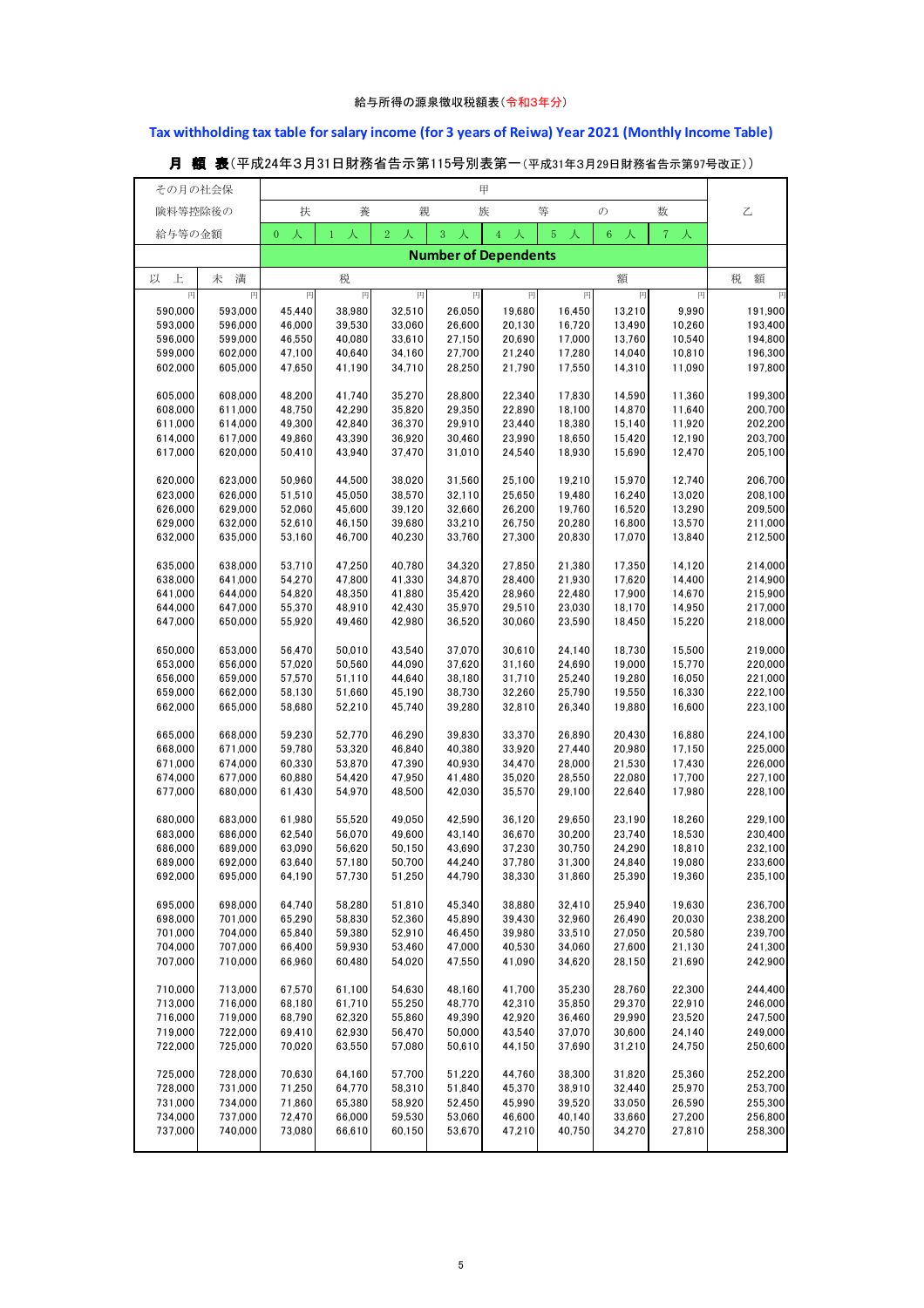## **Tax withholding tax table for salary income (for 3 years of Reiwa) Year 2021 (Monthly Income Table)**

| その月の社会保          |                                             |                                         |                     |                                       | 甲                   |                  |                                           |            |                       |  |  |
|------------------|---------------------------------------------|-----------------------------------------|---------------------|---------------------------------------|---------------------|------------------|-------------------------------------------|------------|-----------------------|--|--|
| 険料等控除後の          | 扶                                           | 乙                                       |                     |                                       |                     |                  |                                           |            |                       |  |  |
| 給与等の金額           | 人<br>$\overline{0}$                         | 人<br>$\mathbf{1}$                       | 2 <sup>1</sup><br>人 | 3<br>人                                | $\overline{4}$<br>人 | $5^{\circ}$<br>人 | $6^{\circ}$<br>人                          | $7\lambda$ |                       |  |  |
|                  |                                             | <b>Number of Dependents</b>             |                     |                                       |                     |                  |                                           |            |                       |  |  |
| 以<br>上<br>未<br>満 |                                             | 税                                       |                     |                                       |                     |                  | 額                                         |            | 税<br>額                |  |  |
| 円<br>円           | 円                                           | 円                                       | 円                   | 円                                     | 円                   | 円                | 円                                         | 円          |                       |  |  |
| 740,000円         | 73,390                                      | 66.920                                  | 60.450              | 53.980                                | 47,520              | 41.050           | 34.580                                    | 28,120     | 259.800<br>259,800円に、 |  |  |
| 740,000円を超え      |                                             |                                         |                     |                                       |                     |                  | 740,000円の場合の税額に、その月の社会保険料等控除後の給与等の金額のうち   |            | その月の社会                |  |  |
| 780,000円に満た      |                                             |                                         | 保険料等控除<br>後の給与等の    |                                       |                     |                  |                                           |            |                       |  |  |
| ない金額             | 740.000円を超える金額の20.42%に相当する金額を加算した金額         | 金額のうち<br>740,000円を                      |                     |                                       |                     |                  |                                           |            |                       |  |  |
|                  | 超える金額の40<br>円<br>円<br>円<br>円<br>円<br>円<br>円 |                                         |                     |                                       |                     |                  |                                           |            |                       |  |  |
| 780,000円         | 81,560                                      | 75,090                                  | 68,620              | 62,150                                | 55,690              | 49,220           | 42,750                                    | 36,290     | .84%に相当す<br>る金額を加算し   |  |  |
| 780,000円を超え      |                                             |                                         |                     |                                       |                     |                  | 780,000円の場合の税額に、その月の社会保険料等控除後の給与等の金額のうち   |            | た金額                   |  |  |
| 950.000円に満た      |                                             |                                         |                     | 780.000円を超える金額の23.483%に相当する金額を加算した金額  |                     |                  |                                           |            |                       |  |  |
| ない金額             |                                             |                                         |                     |                                       |                     |                  |                                           |            |                       |  |  |
|                  | 円                                           | 円                                       | 円                   | 円                                     | 円                   | 円                | 円                                         | 円          |                       |  |  |
| 950,000円         | 121,480                                     | 115,010                                 | 108,540             | 102.070                               | 95,610              | 89,140           | 82,670                                    | 76,210     |                       |  |  |
| 950,000円を超え      |                                             | 950,000円の場合の税額に、その月の社会保険料等控除後の給与等の金額のうち |                     |                                       |                     |                  |                                           |            |                       |  |  |
| 1.700.000円に満た    | 950,000円を超える金額の33.693%に相当する金額を加算した金額        |                                         |                     |                                       |                     |                  |                                           |            |                       |  |  |
| ない金額             |                                             |                                         |                     |                                       |                     |                  |                                           |            |                       |  |  |
|                  | 円                                           | 円                                       | 円                   | 円                                     | 円                   | 円                | 円                                         |            |                       |  |  |
| 1,700,000円       | 374.180                                     | 367.710                                 | 361.240             | 354,770                               | 348.310             | 341.840          | 335,370                                   | 328,910    | 651,900<br>651,900円に、 |  |  |
| 1,700,000円を超え    | 1,700,000円の場合の税額に、その月の社会保険料等控除後の給与等の金額のうち   | その月の社会<br>保険料等控除                        |                     |                                       |                     |                  |                                           |            |                       |  |  |
| 2,170,000円に満た    | 1,700,000円を超える金額の40.84%に相当する金額を加算した金額       | 後の給与等の                                  |                     |                                       |                     |                  |                                           |            |                       |  |  |
| ない金額             |                                             |                                         |                     |                                       |                     |                  |                                           |            | 金額のうち<br>1,700,000円を  |  |  |
|                  | 円                                           | 円                                       | 円                   | 円                                     | 円<br>545.690        | 円                | 円                                         |            | 超える金額の45<br>.945%に相当す |  |  |
| 2,170,000円       | 571,570                                     | 565,090                                 | 558,630             | 552,160                               |                     | 539,230          | 532,760                                   | 526,290    | る金額を加算し<br>た金額        |  |  |
| 2,170,000円を超え    | 2.170.000円の場合の税額に、その月の社会保険料等控除後の給与等の金額のうち   |                                         |                     |                                       |                     |                  |                                           |            |                       |  |  |
| 2.210,000円に満た    | 2,170,000円を超える金額の40.84%に相当する金額を加算した金額       |                                         |                     |                                       |                     |                  |                                           |            |                       |  |  |
| ない金額             |                                             |                                         |                     |                                       |                     |                  |                                           |            |                       |  |  |
| 2,210,000円       | 円<br>593,340                                | 円<br>586,870                            | 580,410             | 573,930                               | 円<br>567,470        | 561,010          | 554.540                                   | 548,070    |                       |  |  |
|                  |                                             |                                         |                     |                                       |                     |                  |                                           |            |                       |  |  |
| 2,210,000円を超え    |                                             |                                         |                     |                                       |                     |                  | 2.210.000円の場合の税額に、その月の社会保険料等控除後の給与等の金額のうち |            |                       |  |  |
| 2,250,000円に満た    |                                             |                                         |                     | 2,210,000円を超える金額の40.84%に相当する金額を加算した金額 |                     |                  |                                           |            |                       |  |  |
| ない金額             |                                             |                                         |                     |                                       |                     |                  |                                           |            |                       |  |  |
| 2,250,000円       | 円<br>615.120                                | 円<br>608,650                            | 円<br>602,190        | 円<br>595,710                          | 円<br>589.250        | 円<br>582.790     | 円<br>576,310                              | 569,850    |                       |  |  |
| 2,250,000円を超え    |                                             |                                         |                     |                                       |                     |                  |                                           |            |                       |  |  |
|                  |                                             |                                         |                     |                                       |                     |                  | 2,250,000円の場合の税額に、その月の社会保険料等控除後の給与等の金額のうち |            |                       |  |  |
| 3,500,000円に満た    |                                             |                                         |                     | 2,250,000円を超える金額の40.84%に相当する金額を加算した金額 |                     |                  |                                           |            |                       |  |  |
| ない金額             |                                             |                                         |                     |                                       |                     |                  |                                           |            |                       |  |  |